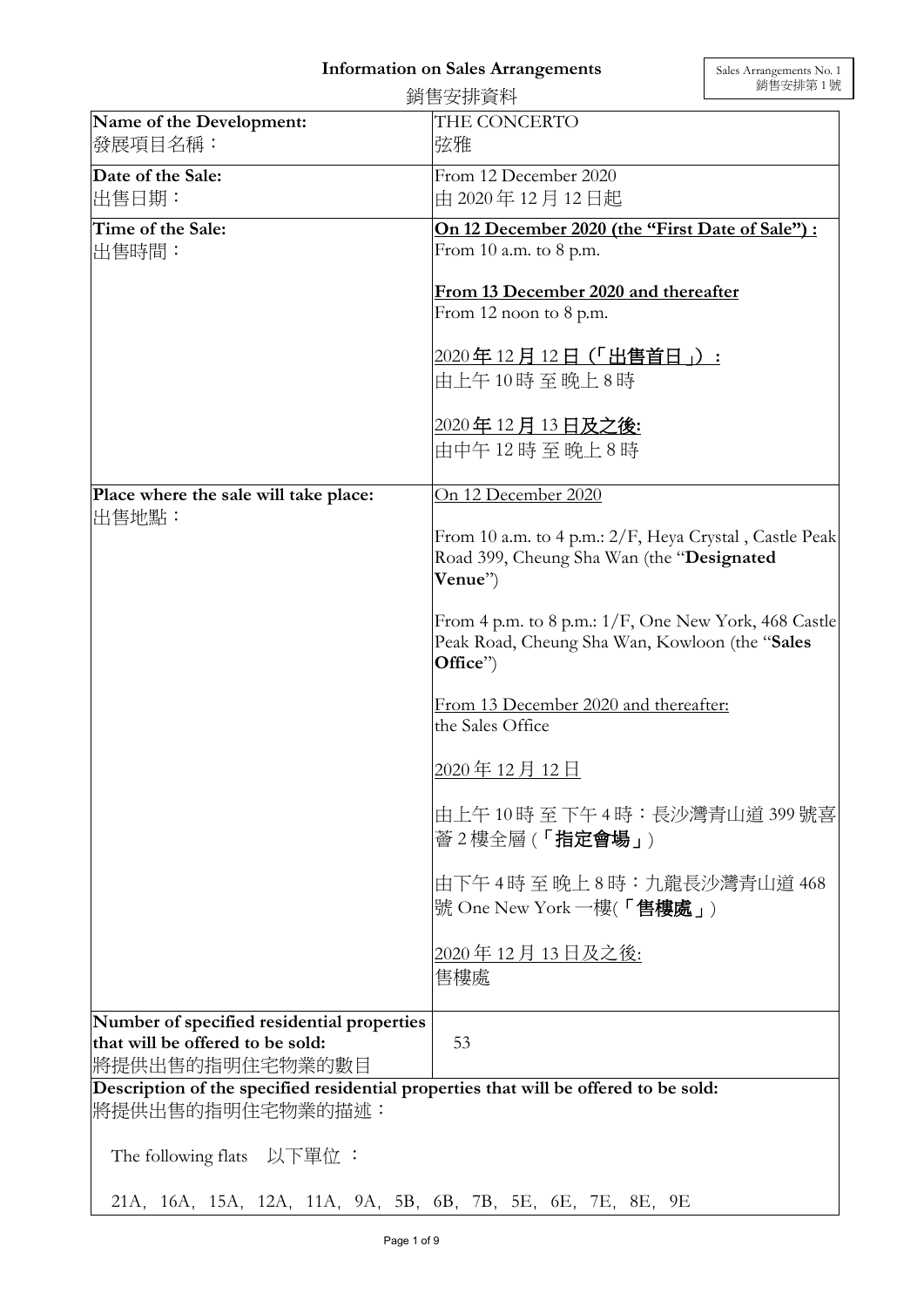15E,16E,17E,18E,19E,5D,7D,8D,16D,17D,18D,22A,19A,18A 17A,8A,7A,6A,5A,8B,22B,21B,9B,19B,18B,16B,15B,11B 11E,12E,20E,21E,23E,10D,11D,12D,19D,20D,22D

**The method to be used to determine the order of priority in which each of the persons interested in purchasing any of the specified residential properties may select the residential property that the person wishes to purchase:** 

將會使用何種方法,決定有意購買該等指明住宅物業的每名人士可揀選其意欲購買的住宅 物業的優先次序:

- 1. General provisions: 一般規定:
	- 1.1 Where more than one specified residential property is covered in one preliminary agreement for sale and purchase, the purchaser of each such specified residential property shall comprise the same person or the same group of persons. 如同一份臨時買賣合約包括多於一個指明住宅物業,每一該等指明住宅物業之買 方須由同一人士或同一組人士構成。

1.2 "Immediate Family Member" of a person means a spouse, parent, child, sibling, grandparent or grand children of that person Provided That relevant supporting documents to the satisfaction of the Vendor to prove the relationship have been provided and the Vendor's determination as to whether there is such a relationship shall be final. 一人士之「直系親屬」指該人士之配偶、父母、子女、兄弟姊妹、祖父母或外祖 父母、孫、孫女、外孫或外孫女,惟必須已出示令賣方滿意之有效證明文件證明 親屬關係,賣方就是否有「直系親屬」之關係的決定為最終決定。

- 1.3 In case of any dispute, the Vendor reserves its right to allocate any specified residential properties to any interested person by any method (including balloting). 如有任何爭議,賣方保留最終決定權以任何方式(包括抽籤)自行分配任何指明 住宅物業予任何有意欲購買的人士。
- 1.4 The Vendor will not entertain any request for addition, removal or modification of purchaser(s) once a Preliminary Agreement for Sale and Purchase has been executed. 臨時買賣合約一經簽署,賣方不接受任何加入、減去或改動買方之要求。
- 1.5 The Vendor also reserves its right to specify and adjust the time of any balloting or selection of residential properties in accordance with the progress of confirmation and verification of identities of registrants or carrying out other procedures. 賣方保留最終決定權因應確認和核實登記人身份和其他程序之進度指定和調整任 何抽籤或揀選住宅物業時間。
- 2. On First Date of Sale: 於出售首日:

Balloting will be used to determine the order of priority. Details are as follows. 優先次序將以抽籤方式決定。詳情如下。

2.1 To participate in the balloting, interested persons must first submit a Registration of Intent. The form of Registration of Intent is available for collection at the Sales Office. The manner for the submission of the Registration of Intent and the documents and materials required, etc. are specified in that form. Please refer to the form of the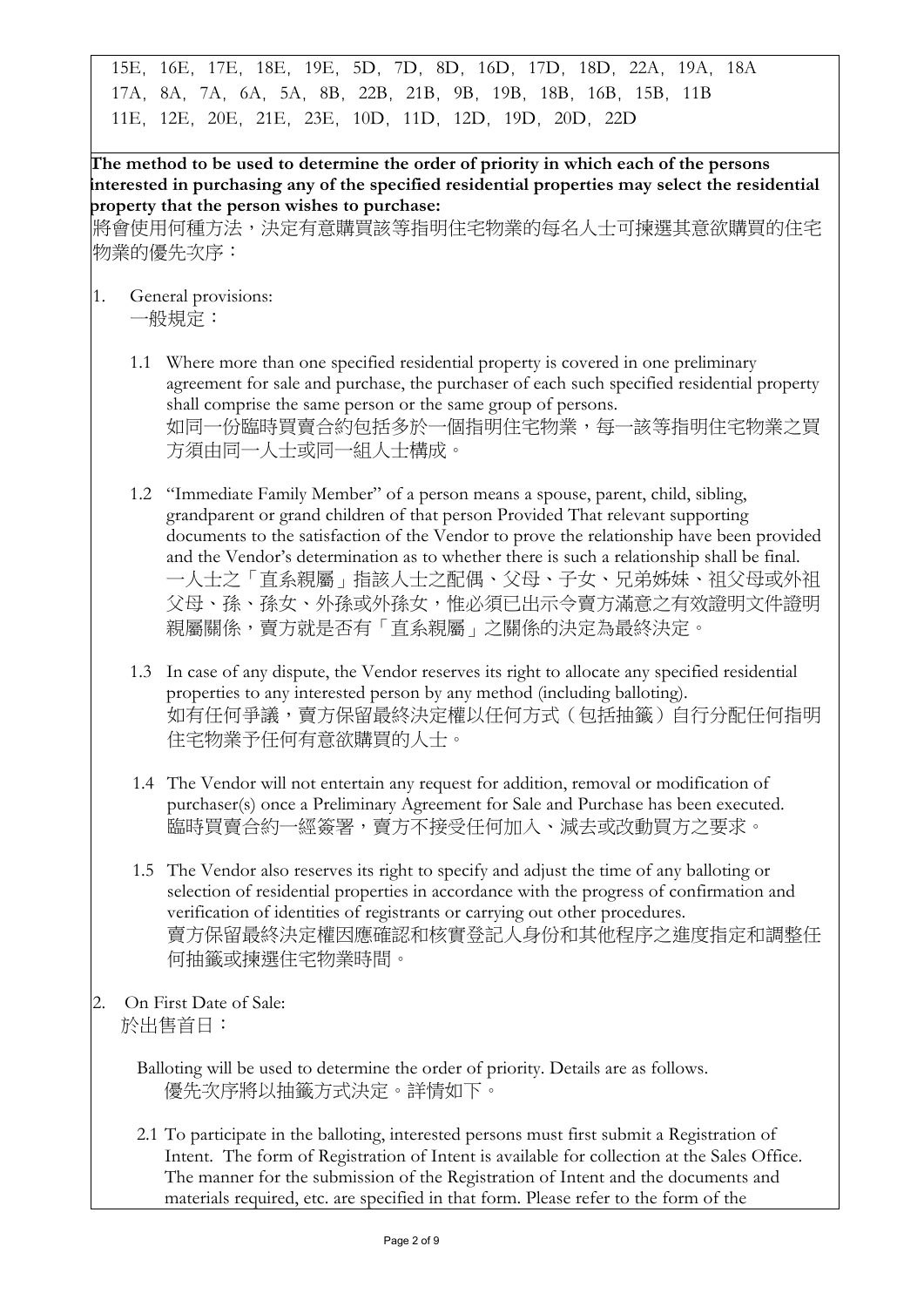Registration of Intent for details. The order of the submission of a Registration of Intent will not have any impact on the order of priority for selecting the specified residential properties. Generally:

有意參與抽籤的人士須先遞交購樓意向登記。購樓意向登記表格可於售樓處索 取。遞交購樓意向登記之方式及所需文件及材料等於該表格中有所說明。詳情請 參閱購樓意向登記表格。遞交購樓意向登記次序不會影響揀選指明住宅物業的優 先次序。概括而言:

2.1.1 In addition to copies of specified identification documents, each Registration of Intent shall be submitted together with one cashiers' order. The amount of the cashiers' order shall be HK\$100,000. The cashiers' order shall be payable to "Baker & McKenzie". 除指明的身份證明文件副本外,遞交一份購樓意向登記時必須同時遞交銀行

本票一張。該本票金額為港幣\$100,000,抬頭人為「貝克.麥堅時律師事務 所」或「Baker & McKenzie」。

- 2.1.2 A completed Registration of Intent shall be submitted at the Sales Office during the period from 4 December 2020 to 10 December 2020 (from 12 noon to 8 p.m.) and on 11 December 2020 (from 12 noon to 6 p.m.), notwithstanding anything as may be specified in the Registration of Intent. A Receipt of Registration of Intent will be issued to the registrant in respect of a validly submitted Registration of Intent. 填妥之購樓意向登記須於2020年12月4日至2020年12月10日(中午12時至晚上 8時)及2020年12月11日(中午12時至下午6時)到售樓處遞交(即使購樓意 向登記內可能指定任何其他安排)。有效地遞交購樓意向登記後登記人將獲 發購樓意向登記收據。
- 2.1.3 No more than two Registrations of Intent can be submitted by the same person whether alone or together with any other person. For the purpose of illustration, (i) if a person X has submitted a Registration of Intent in his/her sole name, that person X may submit at most one other Registration of Intent in his/her sole name or in joint name with any other person(s); and (ii) if a person X has submitted a Registration of Intent in joint name with another person Y, that person X may submit at most one other Registration of Intent in his/her sole name or in joint name with that person Y or any other person(s).

同一人士不論以個人名義或與他人聯名只可遞交最多兩份購樓意向登記。舉 例說明:(i)如X君以個人名義遞交了一份購樓意向登記,X君可以再以個人 名義或與任何一名或多名其他人士遞交另外最多一份購樓意向登記;和(ii)如 X君與另一人士Y君聯名遞交了一份購樓意向登記,X君可以再以個人名義 或與該Y君或任何一名或多名其他人士遞交另外最多一份購樓意向登記。

- 2.1.4Extra submission of Registration of Intent shall be considered invalid in which respect the Vendor shall have the final decision and such decision shall be binding on the registrants. 多出的購樓意向登記將被視為無效,賣方對此有最終決定權,該等決定對登 記人有約束力。
- 2.2 First Balloting 首次抽籤
	- 2.2.1 A first balloting will take place on the day before the First Date of Sale [at Sales Office] for the purpose of dividing registrants into one or more sub-groups. 首次抽籤將於出售首日前一日[於售樓處]進行,以將登記人分配入一個或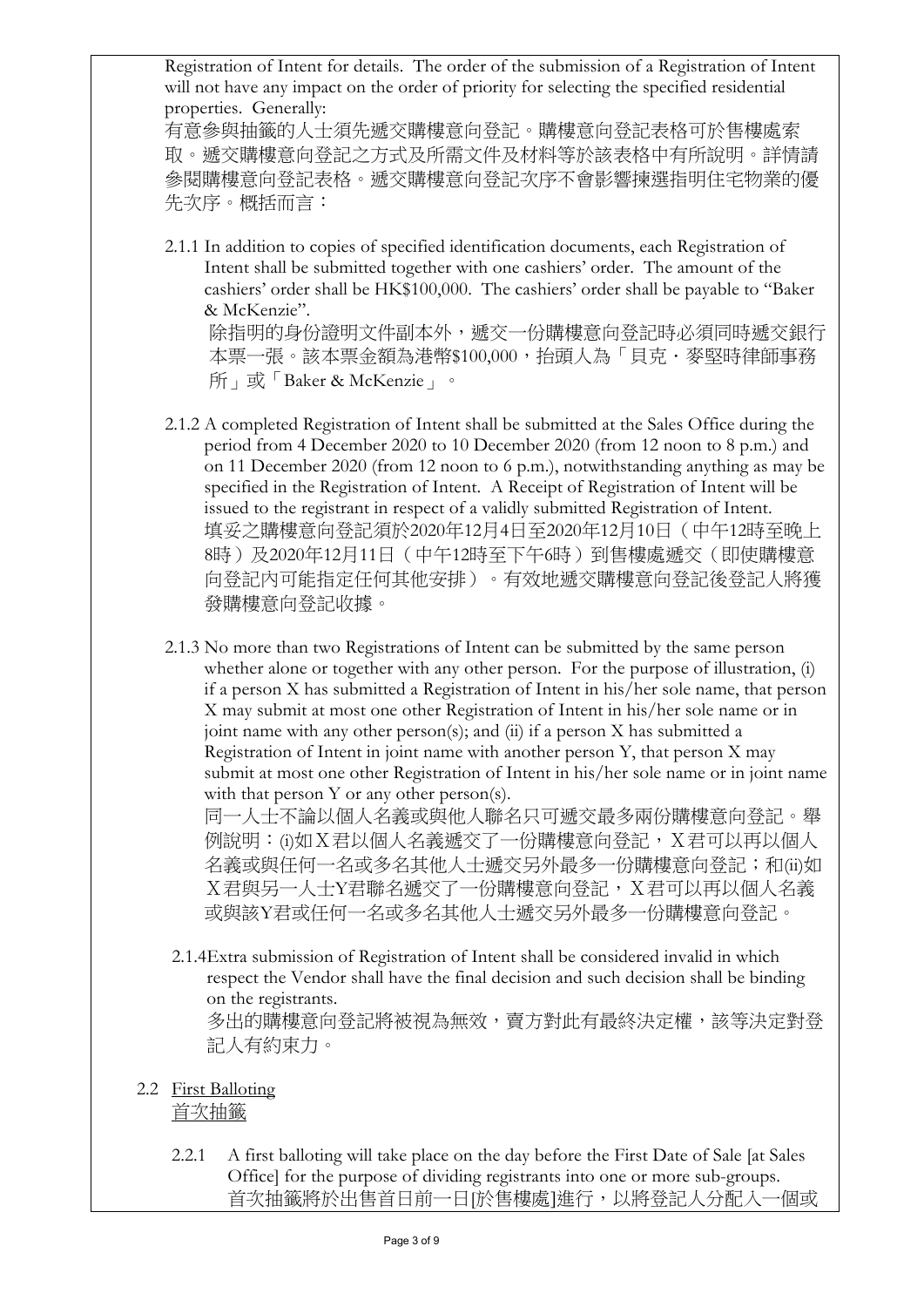## 多個小分組。

2.2.2 The balloting results, the priorities in selection of the specified residential properties among different sub-groups (a "**sub-group priority**") and the attendance registration period applicable to each subgroup (the "**Attendance Registration Period**") will be posted at Sales Office at or after 8 p.m. on the same day. Registrants will not be separately notified of the balloting results. 抽籤結果、不同小分組間揀選指明住宅物業的優先次序(「小分組優先次 序」)及每一小分組所適用之報到時段(「登記人報到時段」)將會在同 日下午 8 時或之後於售樓處貼出告示公布。登記人將不獲另行通知抽籤結 果。

## 2.3 Second Balloting 第二次抽籤

- 2.3.1 Registrant(s) allocated to a sub-group (if the registrant is a company, then any one of its directors) shall personally or by attorney pursuant to a validly executed power of attorney in a form prescribed by the Vendor attend the "Designated Venue" on the First Date of Sale according to the "Attendance Registration Period" in the aforesaid ballot results. The registrant(s) must bring along: -每個獲分配入一小分組之登記人 (如登記人為公司,則該公司任何一位董 事) 須於出售首日按照上述抽籤結果中所指示的「登記人報到時段」親臨 或由其按賣方規定的格式並有效地簽署的授權書所委任的授權人到指定會 場,並攜同:
	- (a) his/her/their H.K.I.D. Card(s) or Passport(s) (as the case may be) (if the registrant is or comprises individual(s)) OR copies of the valid Business Registration Certificate, Certificate of Incorporation, the latest Annual Return and the H.K.I.D. Card(s) or Passport(s) (as the case may be) of the director(s) who attend the registration (if the registrant is/are company); 其香港身份證或護照(視屬何種情況而定)(如登記人為個人或由個 人組成)或有效 商業登記證書、公司註冊證書、最新的周年申報表副 本和到場登記的董事的香港身份 證或護照(視屬何種情況而定)(如 登記人為公司);
	- (b) cashier's order(s) and blank cheque(s) for payment of preliminary deposit and/or balance of preliminary deposit(s); and 銀行本票及空白支票以備支付臨時訂金及/或臨時訂金餘額;及
	- (c) Receipt of Registration of Intent. 購樓意向登記收據。
- 2.3.2 All Registrants whose identity(ies) has/have been confirmed and verified by the Vendor shall be eligible for a second balloting under the sub-group concerned and each valid Registration of Intent submitted by those Registrants whose identities have been so verified and confirmed shall be allotted with one lot. Registrants who arrive at the Designated Venue at any time after the applicable Attendance Registration Period shall not be eligible for any balloting. Such second balloting will take place after the applicable Attendance Registration Period, and the balloting results including "registration number" and "ballot result sequence" will be announced by the Vendor on spot at the Designated Venue. Registrants will not be separately notified of the balloting results.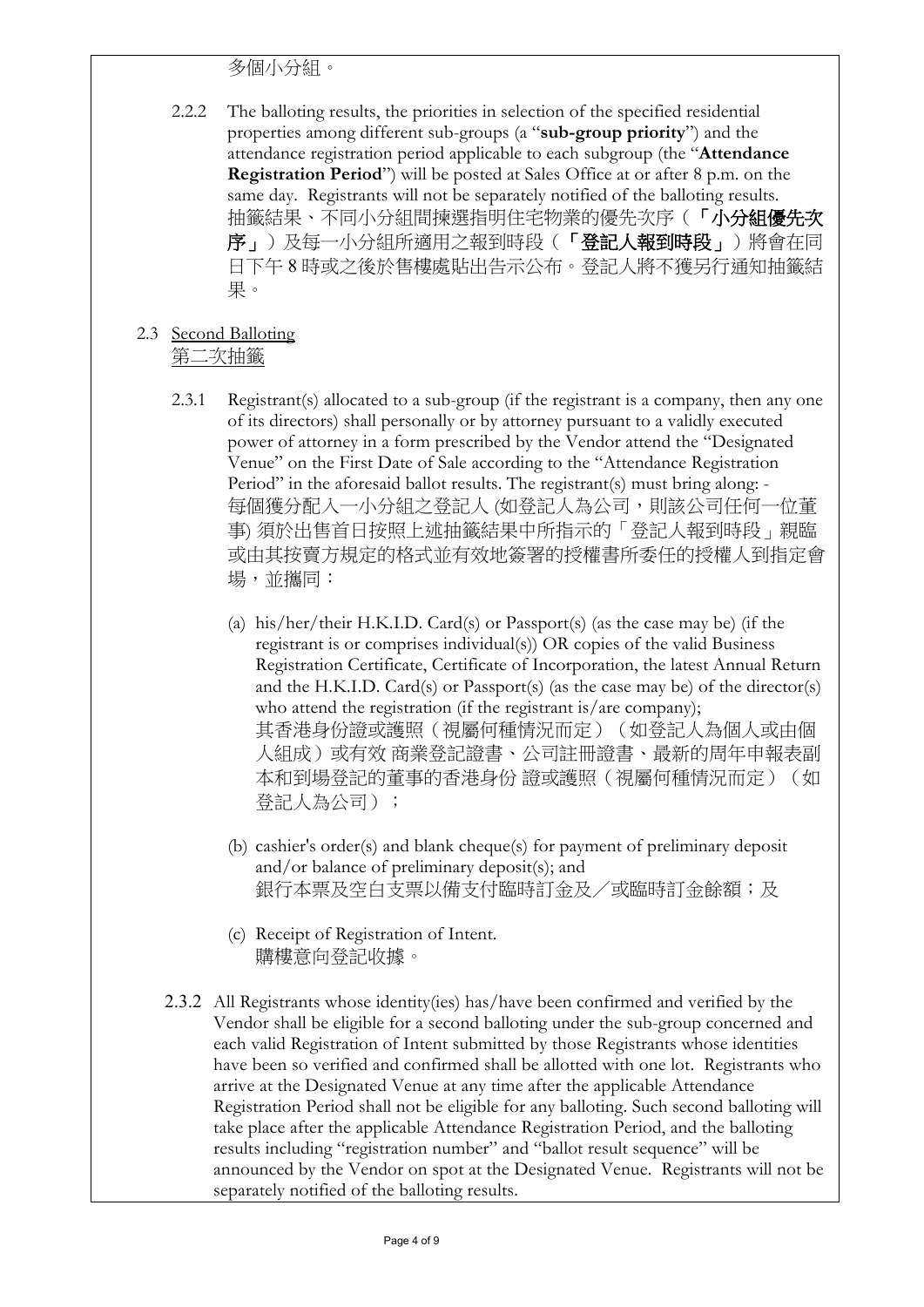所有登記人經賣方確認並核實身份後方可享有相關小分組下之第二次抽籤資 格,而經如此確認並核實身份後的該等登記人已遞交的每份有效的購樓意向 登記可獲分配一個籌。登記人若於適用的登記人報到時段屆滿後才到達指定 會場將不獲任何抽籤資格。上述第二次抽籤會在適用的登記人報到時段屆滿 後進行,抽籤結果將會包括「登記號碼」及「抽籤結果順序」將於指定會場 公布。登記人將不獲另行通知抽籤結果。

2.4 Selection of the specified residential properties in a sub-group will take place at Designated Venue after the aforesaid second balloting of that sub-group. Among the sub-groups, selection under a sub-group having a higher sub-group priority will take place before selection under a sub-group having a lower sub-group priority. The registrants under a sub-group shall proceed to select the specified residential properties which are still available at the time of selection in the order of priority according to the result of balloting allocated to the Registrations of Intent under that sub-group.

一小分組之指明住宅物業之揀選將於該小分組上述第二次抽籤完成後在指定會場 進行。在不同小分組間,小分組優先次序較高之小分組之揀樓將先於小分組優先 次序較低之小分組之揀樓進行。小分組下之登記人根據抽籤結果分配予該小分組 各購樓意向登記之順序揀選 當時仍可供選擇的指明住宅物業。

2.5 A registrant shall, in respect of one Registration of Intent, select and purchase at least one and at most two specified residential properties Provided That when it is the turn of a registrant to select specified residential property(ies) in respect of a Registration of Intent (the "**First ROI**"): (1) two specified residential properties are selected in respect of the First ROI, no specified residential property may be selected in respect of the **Related ROI** (defined below) of that First ROI; or (2) one specified residential property is selected in respect of a First ROI, at most one specified residential property may be selected in respect of the Related ROI of that First ROI. If the registrant of a Registration of Intent is or includes the registrant (or any person comprising thereof) of the First ROI, that Registration of Intent is a Related ROI of that First ROI.

登記人須就一購樓意向登記揀選及購買至少 一個及最多兩個指明住宅物業,唯如 輪到登記人就一購樓意向登記(「首份登記」)揀選指明住宅物業時:(1) 就首份 登記揀選兩個指明住宅物業,則不得就該首份登記之「有關連登記」(定義見下 文)揀選任何指明住宅物業;或(2)就首份登記揀選一個指明住宅物業,則最多只 可就該首份登記之有關連登記揀選一個指明住宅物業。如一份購樓意向登記下之 登記人為或包括首份登記下之登記人(或組成該登記人之任何人士),即為該首 份登記之有關連登記。

2.6 Where it is the turn of a registrant to select specified residential property(ies) and that registrant fails to make such a selection as aforesaid, such registrant will, in respect of that Registration of Intent, cease to be eligible for selection of any specified residential properties.

如在登記人揀選指明住宅物業時因任何原因未作出上述揀選,則該登記人將被取 消就該購樓意向登記揀選任何指明住宅物業之資格。

- 2.7 The following provisions apply to the selection of specified residential properties: 以下條款適用於指明住宅物業之揀選:
	- 2.7.1The cashiers' order(s) submitted with the Registration of Intent will be encashed to settle part of the preliminary deposit(s) of the specified residential property(ies) purchased (the balance to be paid by cheque(s)) if the registrant shall successfully purchase one or more specified residential properties. If the number of specified residential properties a registrant purchases is more than the number of cashiers'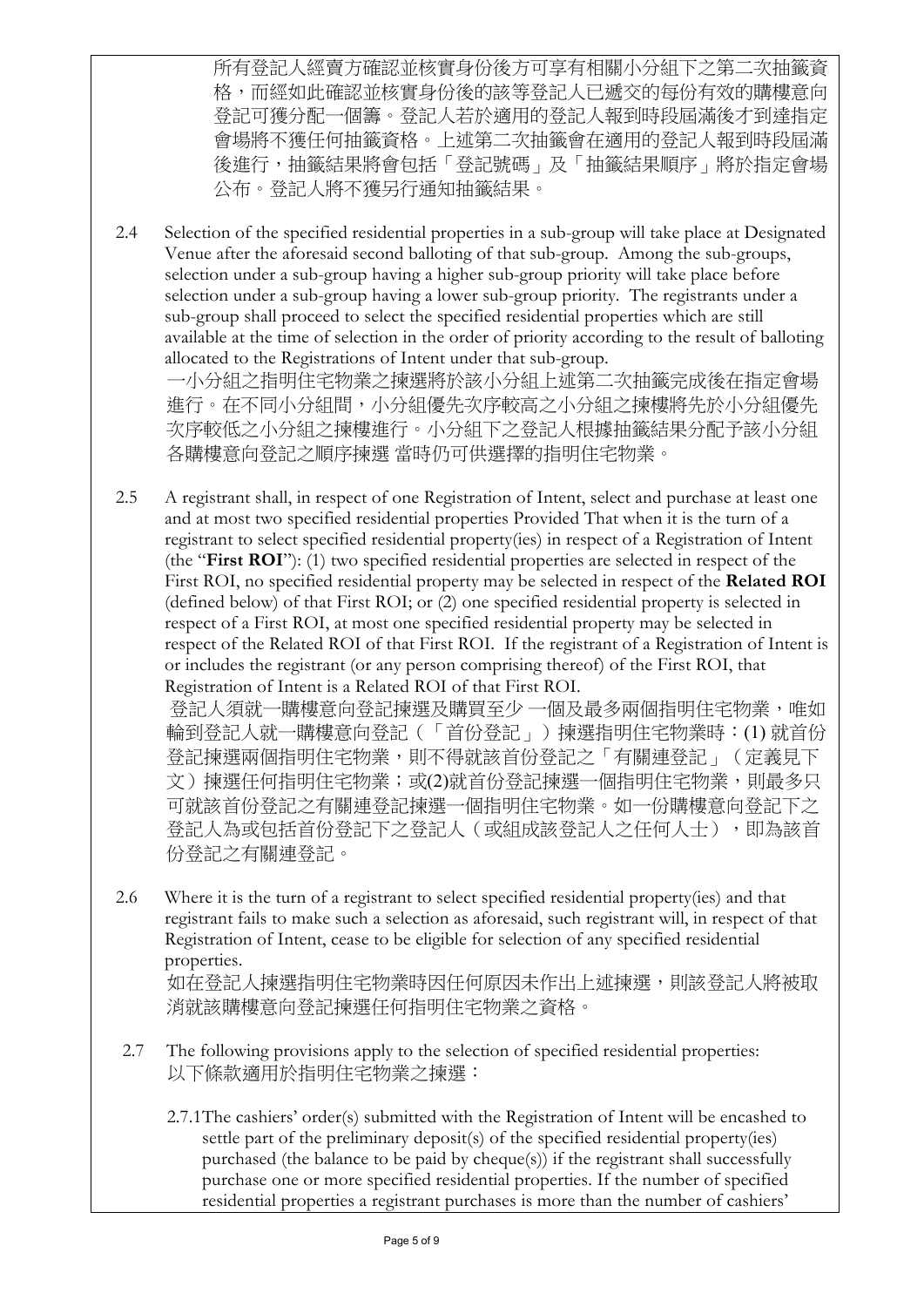order(s) submitted, the registrant shall submit on spot one cashiers' order (of the same payee and amount as a cashiers' order(s) submitted with the Registration of Intent) in respect of each such extra specified residential property to settle part of the preliminary deposit of that extra specified residential property (the balance to be paid by cheque(s)).

如登記人成功購入一個或以上的指明住宅物業,隨購樓意向登記附上的銀行 本票將兌現以支付所購入指明住宅物業的部份臨時訂金(餘款以支票支 付)。倘登記人購入的指明住宅物業數目多於其所遞交之銀行本票數目,登 記人須就每一超出之指明住宅物業即場補交一張銀行本票(抬頭人及金額與 隨購樓意向登記附上之本票相同)以支付該超出之指明住宅物業的部份臨時 訂金(餘款以支票支付)。

2.7.2Where a registrant selects one or more specified residential properties in respect of a Registration of Intent:

登記人就一份購樓意向登記揀選一個或多於一個指明住宅物業:

- (a) the purchaser of at least one such specified residential property shall be: 最少一個該等指明住宅物業之買方須為:
	- (i) if that registrant comprises one person: 如登記人由一名人士組成:
		- (1) that registrant; or 該登記人;或
		- (2) that registrant together with one or more Immediate Family Members of that registrant; or 該登記人連同該登記人之一名或多名直系親屬;或
	- (ii) if that registrant comprises more than one person: 如登記人由多於一名人士組成:
		- (1) that registrant; 該登記人;
		- (2) that registrant together with one or more Immediate Family Members of any person comprising that registrant; or 該登記人連同組成該登記人之任何人士之一名或多名直系親 屬;或
		- (3) (where each person comprising that registrant is the Immediate Family Member of each other person comprising that registrant) any one or more of the persons comprising that registrant, together with or without one or more Immediate Family Members of any one or more of the persons comprising that registrant; and

(如組成該登記人之每一人士俱為組成該登記人之其他每一人 士之直系親屬),組成該登記人之一名或多於一名人士,連同 或不連同組成該登記人之任何人士之一名或多名直系親屬;及

(b) the purchaser of any other such specified residential property shall be: 其他該等指明住宅物業之買方須為: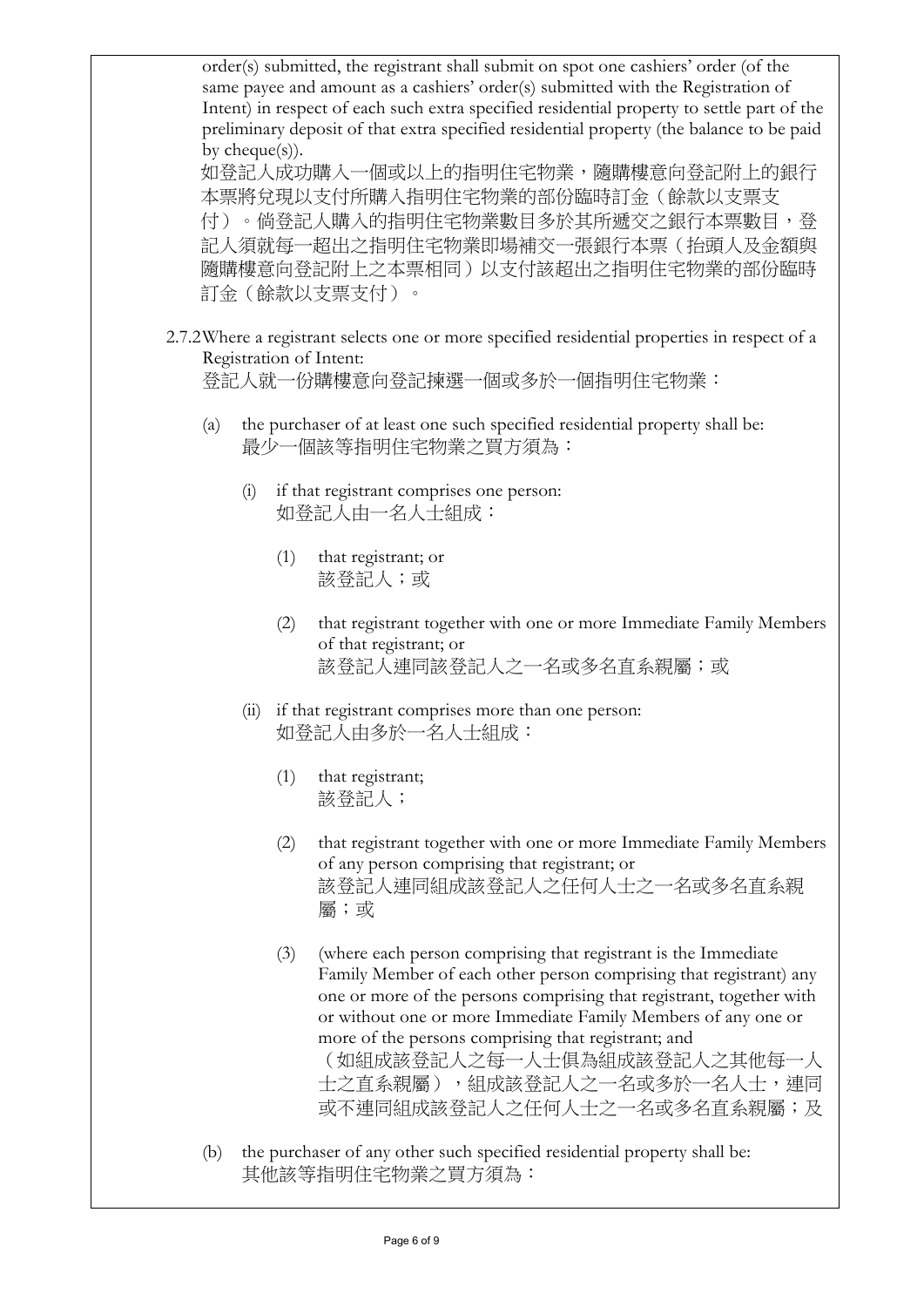|     | (i)                                                                                                                                                                                                                                                                                                                                                                                                                                    | if that registrant comprises one person:<br>如登記人由一名人士組成:             |                                                                                                                                                                                                                                                                                                                                                                                                                                  |
|-----|----------------------------------------------------------------------------------------------------------------------------------------------------------------------------------------------------------------------------------------------------------------------------------------------------------------------------------------------------------------------------------------------------------------------------------------|----------------------------------------------------------------------|----------------------------------------------------------------------------------------------------------------------------------------------------------------------------------------------------------------------------------------------------------------------------------------------------------------------------------------------------------------------------------------------------------------------------------|
|     |                                                                                                                                                                                                                                                                                                                                                                                                                                        | (1)                                                                  | that registrant;<br>該登記人;                                                                                                                                                                                                                                                                                                                                                                                                        |
|     |                                                                                                                                                                                                                                                                                                                                                                                                                                        | (2)                                                                  | that registrant together with one or more Immediate Family Members<br>of that registrant; or<br>該登記人連同該登記人之一名或多名直系親屬;或                                                                                                                                                                                                                                                                                                           |
|     |                                                                                                                                                                                                                                                                                                                                                                                                                                        | (3)                                                                  | one or more Immediate Family Members of that registrant; or<br>該登記人之一名或多名直系親屬;或                                                                                                                                                                                                                                                                                                                                                  |
|     | (ii)                                                                                                                                                                                                                                                                                                                                                                                                                                   | if that registrant comprises more than one person:<br>如登記人由多於一名人士組成: |                                                                                                                                                                                                                                                                                                                                                                                                                                  |
|     |                                                                                                                                                                                                                                                                                                                                                                                                                                        | (1)                                                                  | that registrant;<br>該登記人;                                                                                                                                                                                                                                                                                                                                                                                                        |
|     |                                                                                                                                                                                                                                                                                                                                                                                                                                        | (2)                                                                  | that registrant together with one or more Immediate Family Members<br>of any person comprising that registrant;<br>該登記人連同組成該登記人之任何人士之一名或多名直系親<br>屬;                                                                                                                                                                                                                                                                              |
|     |                                                                                                                                                                                                                                                                                                                                                                                                                                        | (3)                                                                  | (where each person comprising that registrant is the Immediate<br>Family Member of each other person comprising that registrant) any<br>one or more of the persons comprising that registrant, together with<br>or without one or more Immediate Family Members of any one or<br>more of the persons comprising that registrant; or<br>(如組成該登記人之每一人士俱為組成該登記人之其他每一人<br>士之直系親屬),組成該登記人之一名或多於一名人士,連同<br>或不連同組成該登記人之任何人士之一名或多名直系親屬;或 |
|     |                                                                                                                                                                                                                                                                                                                                                                                                                                        | (4)                                                                  | (where each person comprising that registrant is the Immediate<br>Family Member of each other person comprising that registrant) one<br>or more Immediate Family Members of any one or more of the<br>persons comprising that registrant.<br>(如組成該登記人之每一人士俱為組成該登記人之其他每一人<br>士之直系親屬), 組成該登記人之任何人士之一名或多名直系<br>親屬。                                                                                                                  |
| 2.8 | After the completion of the selection as aforesaid, the sale of any remaining specified<br>residential properties will be on a first come first served basis from or after 4:00 pm on the<br>First Date of Sale at the Sales Office. The Vendor does not accept any person interested<br>in purchasing having queued up before the commencement of such sale.<br>完成上述揀樓後,尚餘之指明住宅物業將於出售首日下午4時或之後開始於售樓<br>處以先到先得形式發售。賣方不接受該發售開始前在場輪候之人士。 |                                                                      |                                                                                                                                                                                                                                                                                                                                                                                                                                  |

3. On 13 December 2020 and thereafter: 2020年12月13日及之後:

First come First served. The Vendor does not accept any person interested in purchasing having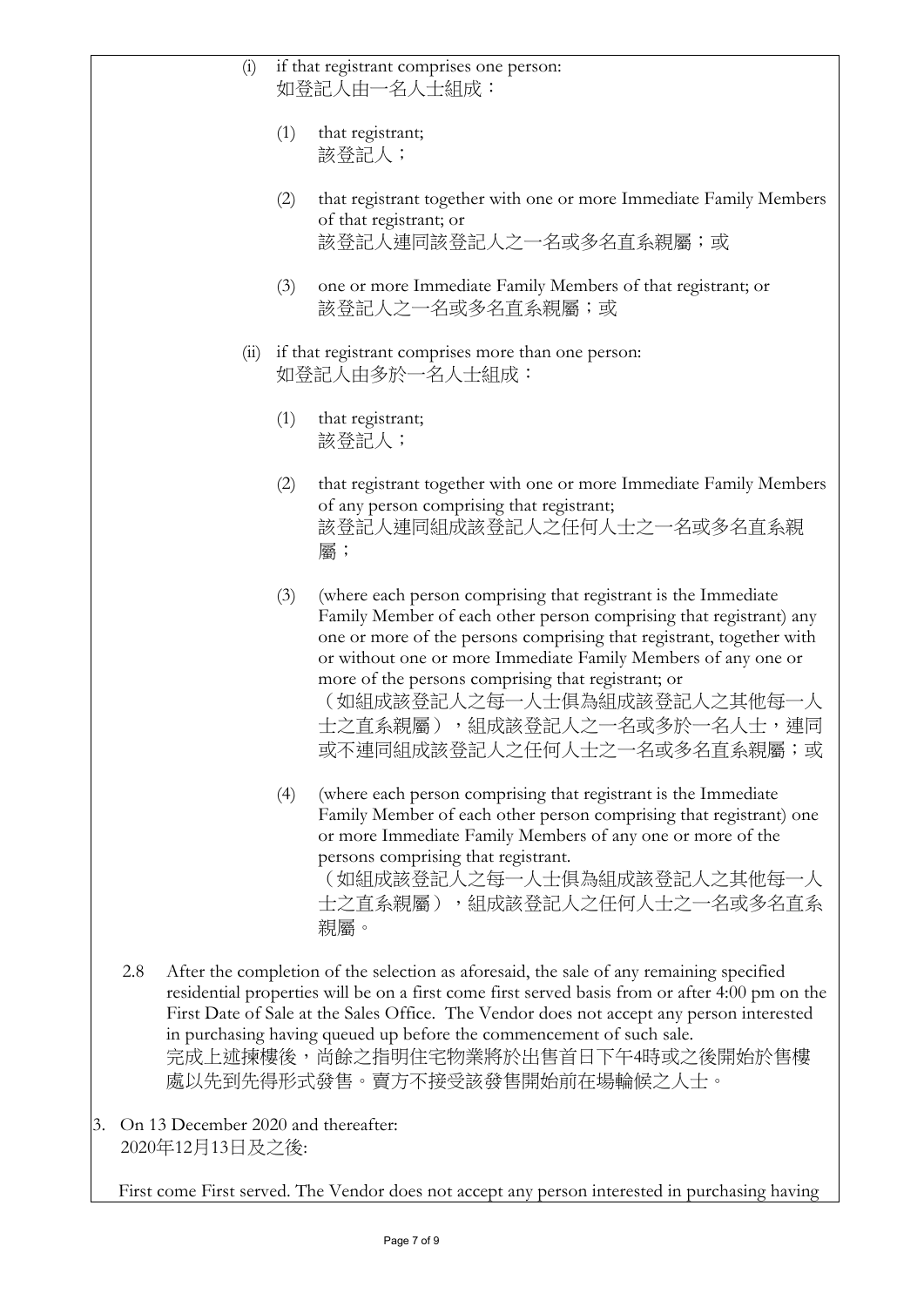queued up before the Time of the Sale on the date concerned. 以先到先得形式發售。賣方不接受相關日期出售時間前在場輪候之人士。

**The method to be used, where 2 or more persons are interested in purchasing a particular specified residential property, to determine the order of priority in which each of those persons may proceed with the purchase:**

在有兩人或多於兩人有意購買同一個指明住宅物業的情況下,將會使用何種方法決定每名 該等人士可購買該物業的優先次序:

Please refer to the above method. 請參照上述方法。

In case of any dispute, the Vendor reserves its right to allocate any specified residential properties to any interested person by any method (including balloting). 如有任何爭議,賣方保留最終決定權以任何方式(包括抽籤)自行分配任何指明住宅物業 予任何有意欲購買的人士。

## **Other matters:**

其他事項:

- (a) The sale of the specified residential properties is subject to availability. Please note that the completion of the confirmation and verification of a registrant's identity, any order of priority in respect of the selection of specified residential properties, or the Vendor's admittance of any person to any place where the sale will take place or a waiting queue does not guarantee that that registrant / person will be able to purchase any specified residential property. 將提供出售的指明住宅物業售完即止。登記人獲確認和核實身份、任何揀選指明住宅 物業次序或任何人進賣方批准進入任何出售地點或獲賣方接受輪候,均不保證該登 記人/人士能購得任何指明住宅物業,敬希注意。
- (b) Collection of cashiers' order any unused cashiers' order concerned will be available for collection at the Sales Office during the period from 14 December 2020 to 19 December 2020 between the hours of 2 p.m. and 8 p.m. The registrant shall bring along the Receipt of Registration of Intent, original / copy of identification document of the registrant or the copy of Business Registration Certificate and the company chop for the collection procedures. 本票取回辦法-任何未使用之本票,登記人可於2020年12月14日至2020年12月19日下午2 時至晚上8時於售樓處取回。登記人須攜同購樓意向登記收據、其身份證明文件正本或 副本或公司商業登記證副本及公司印章。
- (c) If (i) Tropical Cyclone Warning Signal No. 8 or above or Black Rainstorm Warning Signal is in effect in Hong Kong; or (ii) where the Vendor considers that there being an event affecting the safety, order or public health in any place where the sale will take place and/or the vicinity of any of foregoing on any day on which the cashier order and copy(ies) of identification documents may be submitted or on a Date of Sale, then, for the safety of the registrants and the maintenance of order at any place where the sale will take place, the Vendor reserves its absolute right to change, postpone, extend or modify the date, time, period, deadline and/or place of the submission of Registration(s) of Intent, cashier order(s) and copy(ies) of identification document(s) and/or of the balloting and/or the Attendance Registration Period and/or selection of specified residential properties and/or the Date of Sale to such other date, time, period, deadline or place as the Vendor may consider appropriate. Details of the arrangement will be posted by the Vendor on <www.theconcerto.com.hk>. Interested persons will not be separately notified of the same. The Vendor reserves the right to reject the entry of any person (whether such person is a registrant or not) into any place where the sale will take place. The Vendor's decision in this regard shall be final and